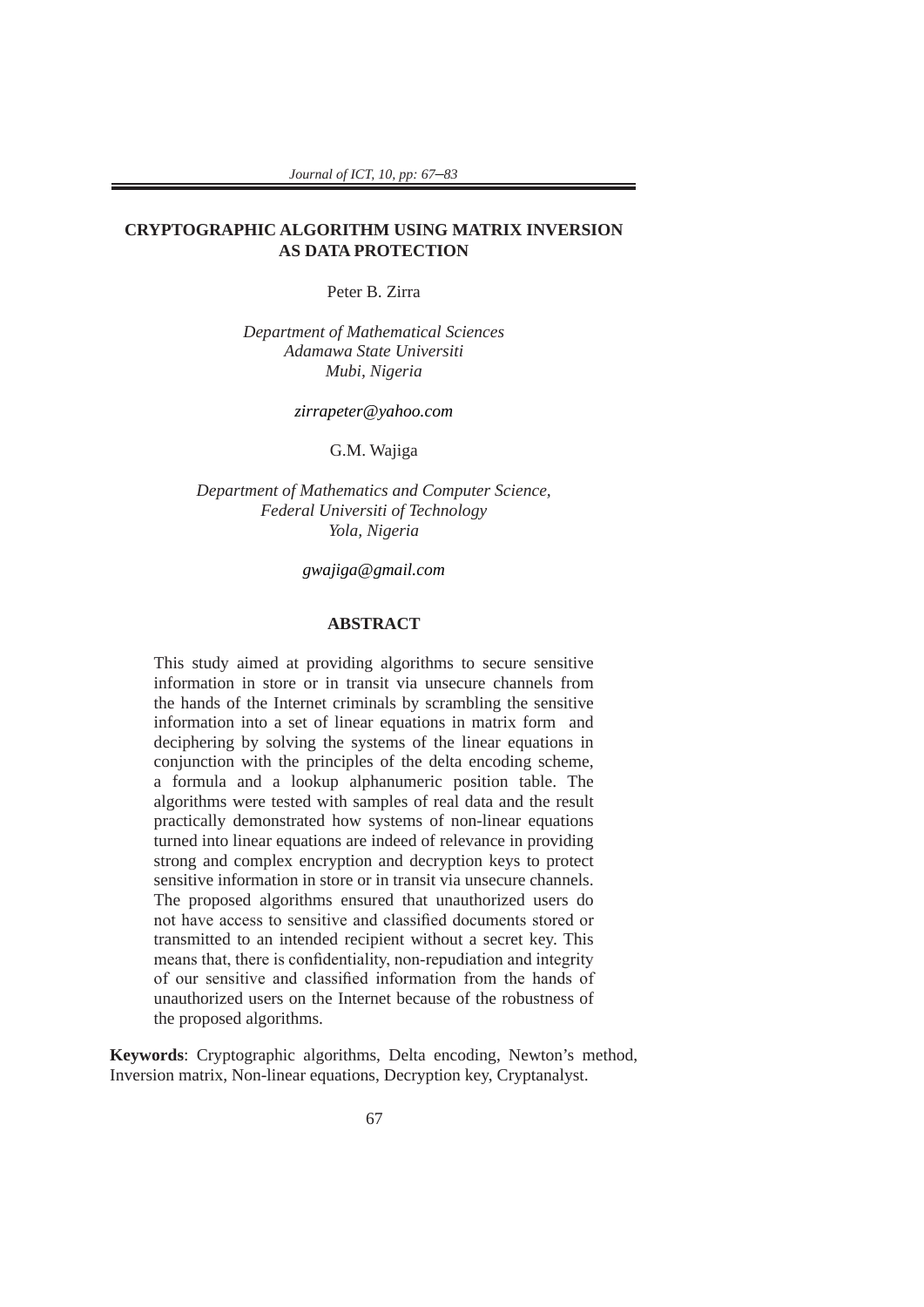### **INTRODUCTION**

Information security has become a very critical aspect of modern computing systems. With the global acceptance of the Internet, virtually every computer in the world today is connected to every other. While this has created tremendous productivity and unprecedented opportunities in the world we live in, it has also created new risks and burden for the users of these computers. The users, business, education and organizations worldwide have to live with constant fear of threats from intruders (also known as terrorists, attackers, hackers, crackers, unauthorized users), who use a variety of techniques and tools to break into computer systems, steal information, change data and cause havoc (Kahate, 2008). If no security measures are taken, there is no doubt that such data and other sensitive information will continuously be faked, polished and formatted by the hackers.

There have been several high-profile incidents of loss of individual privacy and confidentiality of data in unsecure communication channels for example, the Russian attacker (called Maxim) managed to intrude into a merchant Internet site and obtained 300,000 credit card numbers from its database (Kahate, 2008); a Swedish hacker broke into Microsoft's Hotmail Website and created a mirror site. This site allowed anyone to enter any Hotmail user's email id and read their emails. These attributed to successful attacks on security (Kahate, 2008). An Australian long-time computer hacker called Julian Assange hacked into the master terminal that the Canadian telecom company Nortel, maintained in Melbourne, Australia. In 2006, he created a WikiLeaks, a website that published confidential government documents and images (Discoverthenetwork.org, 2010; The Times of India, 2011). There were also recent reports from the United States and Canada that indicate that 'hackers' penetrated the information database of the American Military System in 2009 to wreak monumental havoc (Olaoye, 2011).

Therefore, cryptographic algorithms which help prevent interception and enhance message security are now of primary importance but the challenging part of cryptography today is how to create a key that would prevent an unauthorized decryption of message. A key is simply a parameter to the algorithm that allows the encryption and the decryption processes to occur.

This paper provides cryptographic algorithms using high mathematical formulations that enciphered message into a form of systems of non-linear equations that are deciphered through the Newton's method of solving the systems of non-linear equations, and the principles of delta encoding scheme together with the help of a lookup alphanumeric position table which is notoriously difficult*.*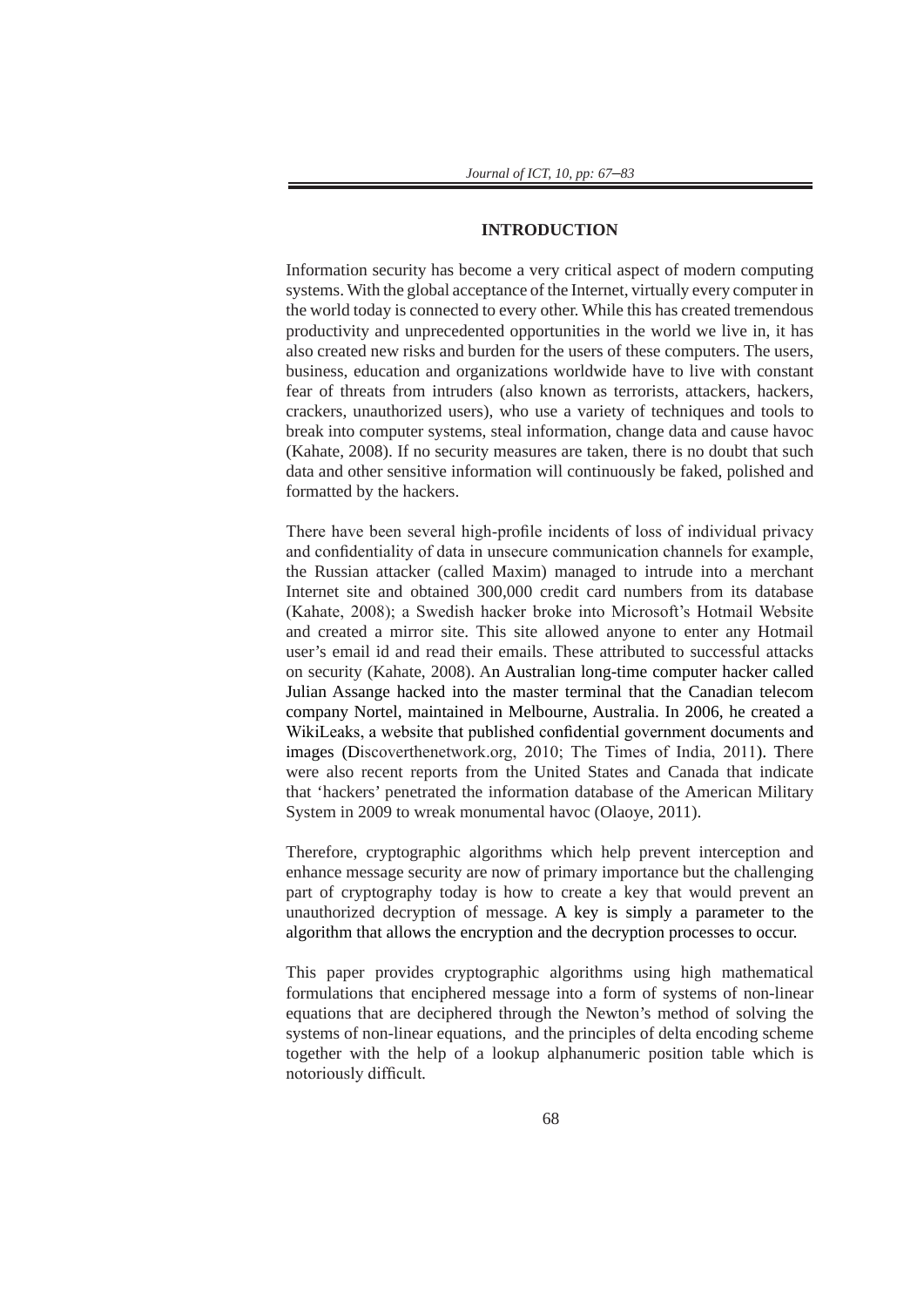The idea behind these proposed cryptographic algorithms is to provide protection access to sensitive resources in store or transit, by ensuring that the resources required for revealing the secret information are strong and complex enough through a high mathematical formulation of the secret key. The more illegal trials attempted, the more difficult it is for the criminals to unveil the sensitive information. This may discourage the criminals based on the complexity of the decryption key.

### **BACKGROUND**

Koblitz (1994) viewed cryptography as an algorithmic process of converting a plain text message to a cipher text message based on an algorithm that both the sender and the receiver know, so that the cipher text message can be returned to its original, plain text form. In its cipher form, a message cannot be read by anyone but the intended receiver. The act of converting a plain text message to its cipher text form is called enciphering (Potdar & Chang, 2004). Reversing that act (i.e., cipher text form to plain text message) is deciphering. Enciphering and deciphering are commonly based on a key referred to as encryption or decryption key, respectively.

There are a number of key-based algorithms for performing encryption and decryption (Buchmann, 2005; Stallings, 2006). Figg (2005) classified cryptography algorithm into two: symmetric and asymmetric key cryptography.

In symmetric key cryptography, the same key is used for both encryption and decryption (Yusuf, 2007). A shared key is vulnerable to fall into the wrong hands. Once a key becomes known to someone not authorized, then the security based on that key is compromised. In asymmetric key cryptography, one key is used for encryption and another, mathematically related key, is used for decryption (Beekman, 1999; Rudolf, 2000; Su, Zobel, & Iwu, 2003; Laudan & Traver, 2004). An asymmetric key can be much less secure than a symmetric key since it avoids the mechanism of key sharing. This study reports on a similar encryption technique that uses an asymmetric key due to its robustness.

### **Types of Key-based Encryption Algorithms**

Currently, there are several kinds of key-based encryption algorithms categorized by their functions and target groups. The most common key based encryption techniques are given (Rudolf, 2000; Moore , 2001; Diaa, Hatem & Mohiy, 2010) but most of these algorithms were found to have weak keys or sometimes the keys could easily be guessed. There is large research literature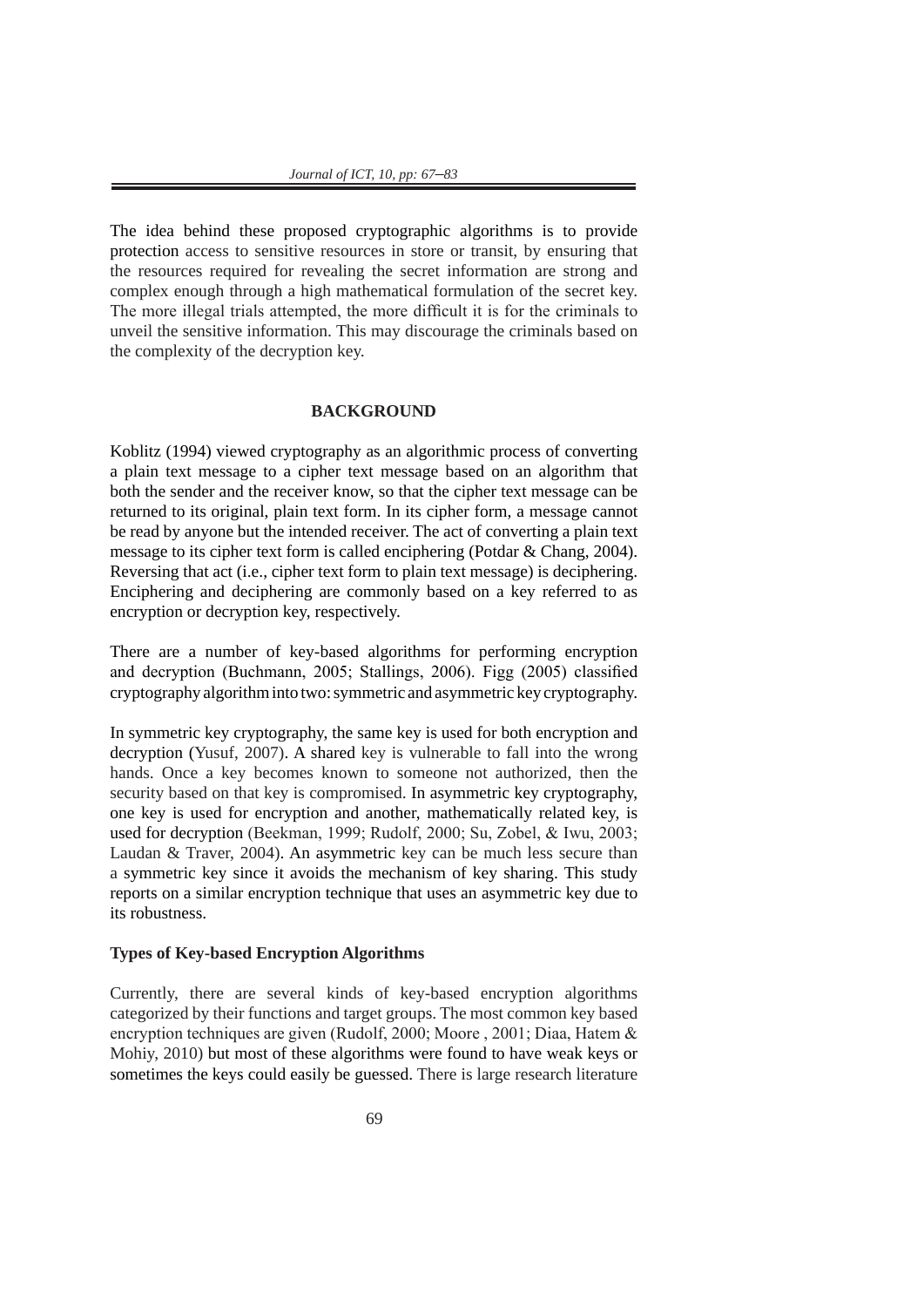on their insecurity as found in the work of Williams (1982, Wiener 1990), Menezes, Ooschot, & Vanstone (1996), Boneh (1999), Obi (2000), Schneier (1996),  $\frac{1}{2}$ (1996, 2003), Young & Yang, (2004), Murphy (2005), Stallings (2006), Goh (2007), Yusuf (2007) and Kak (2009).  $\overline{a}$  $(199$ stronger ciphers that can guarantee the safety of our vital information from the hands

> Obviously, as observed from the forgoing, it seems that, there appears to be no stronger ciphers that can guarantee the safety of our vital information from the hands of the enemy.

# **Systems of Linear and Non-linear Equations**

This refers to problems involving the solution of systems of linear and nonlinear equations, possibly with a very large number of variables. In recent years considerable interest in systems of non-linear equations has been stimulated due to their numerous applications in the area of science and engineering (Biazar  $\&$  Ghanbary, 2009). This refers to problems involving the system of  $\Gamma$ externalizations, possibly with a very large number of variables. In recent years considerables. In recent years considerables. In recent years considerables. In recent years considerables. In recent years considerables. I  $\overline{\text{u}}$ interest in systems of non-linear equations has been stimulated due to the interest in  $\overline{\text{u}}$  numerous  $\overline{\text{u}}$  numerous  $\overline{\text{u}}$  numerous  $\overline{\text{u}}$  numerous  $\overline{\text{u}}$  numerous  $\overline{\text{u}}$  numerous  $\overline$ applications in the area of science and engineering (Biazar & Ghanbary, 2000).

> Crina and Ajith (2008) defined a non-linear system of equation as: 3) defined a non-linear system of equation as:

$$
f(x) = \begin{bmatrix} F_1(x) \\ F_2(x) \\ \vdots \\ F_n(x) \end{bmatrix}
$$
 (1)

where  $x = x_1, x_2, \ldots, x_n$  refers to n equations and *n* variables, and  $F_1, F_2, \ldots, F_n$ where  $x = x_p$ ,  $x_p$ ,  $x_p$ ,  $x_n$  refers to in equations and *n* variables, and  $P_p$ ,  $P_2$ ,  $P_n$ ,  $P_n$  are non-linear functions in the space of all real-valued continuous functions on  $\Omega = \prod_{i=1}^{n} [a_i, b_i] \subset \mathbb{R}^n$ . Some of the equations can be linear, but not all of them. Finding a solution for a non-linear system of equations  $f(x)$  involves finding a solution such that every equation in the non-linear system is zero i.e.  $F(x)=0$ (Burden & Faires, 2001). This system can be referred by: solution for a non-linear system of equations *f(x)* involves finding a solution such that where  $\frac{1}{2}$  are n  $\Omega =$  $\frac{1}{2}$  and  $\frac{1}{2}$  . Solutions can be linear, but not all of them. Finding all of them. Finding all of them. Finding all of the m. solution for a non-linear system of equations *f(x)* involves finding a solution such that  $\prod_{i=1}^{n} [a_i, b_i] \subset \mathbb{R}^n$ . Some of the equations can be linear, but not all of them.  $\alpha$  is an  $\alpha$ ,  $\alpha$ <sub>i</sub>,  $\alpha$ <sub>i</sub>,  $\alpha$ <sub>i</sub>  $\alpha$ <sub>i</sub>,  $\alpha$ <sub>i</sub>  $\alpha$ <sub>i</sub>  $\alpha$ <sub>i</sub>  $\alpha$ <sub>i</sub>  $\alpha$ <sub>i</sub>  $\alpha$ <sub>i</sub>  $\alpha$ <sub>i</sub>  $\alpha$ <sub>i</sub>  $\alpha$ <sub>i</sub>  $\alpha$ <sub>i</sub>  $\alpha$ <sub>i</sub>  $\alpha$ <sub>i</sub>  $\alpha$ <sub>i</sub>  $\alpha$ <sub>i</sub>  $\alpha$ <sub>i</sub>  $\alpha$ <sub>i</sub>  $\alpha$ <sub>i</sub>  $\alpha$ <sub>i</sub>  $\alpha$ <sub>i</sub>  $\alpha$ <sub>i</sub>  $\alpha$ <sub>i</sub>

$$
f_1(x_1, x_2, x_3, \cdots, x_n) = 0
$$
  
\n
$$
f_2(x_1, x_2, x_3, \cdots, x_n) = 0
$$
  
\n
$$
\vdots
$$
  
\n
$$
f_n(x_1, x_2, x_3, \cdots, x_n) = 0
$$
\n(2)

Biazar and Ghanbary (2008) assume that the system admits a unique solution.  $\frac{dy}{2000}$  assume that the

#### **Newton's Method** 2(1, 2, 3, ⋯ , ) = 0 ⋮

There several ways to solve systems of non-linear equations. Probably the most popular techniques are: Newton-type method, Trust-region method,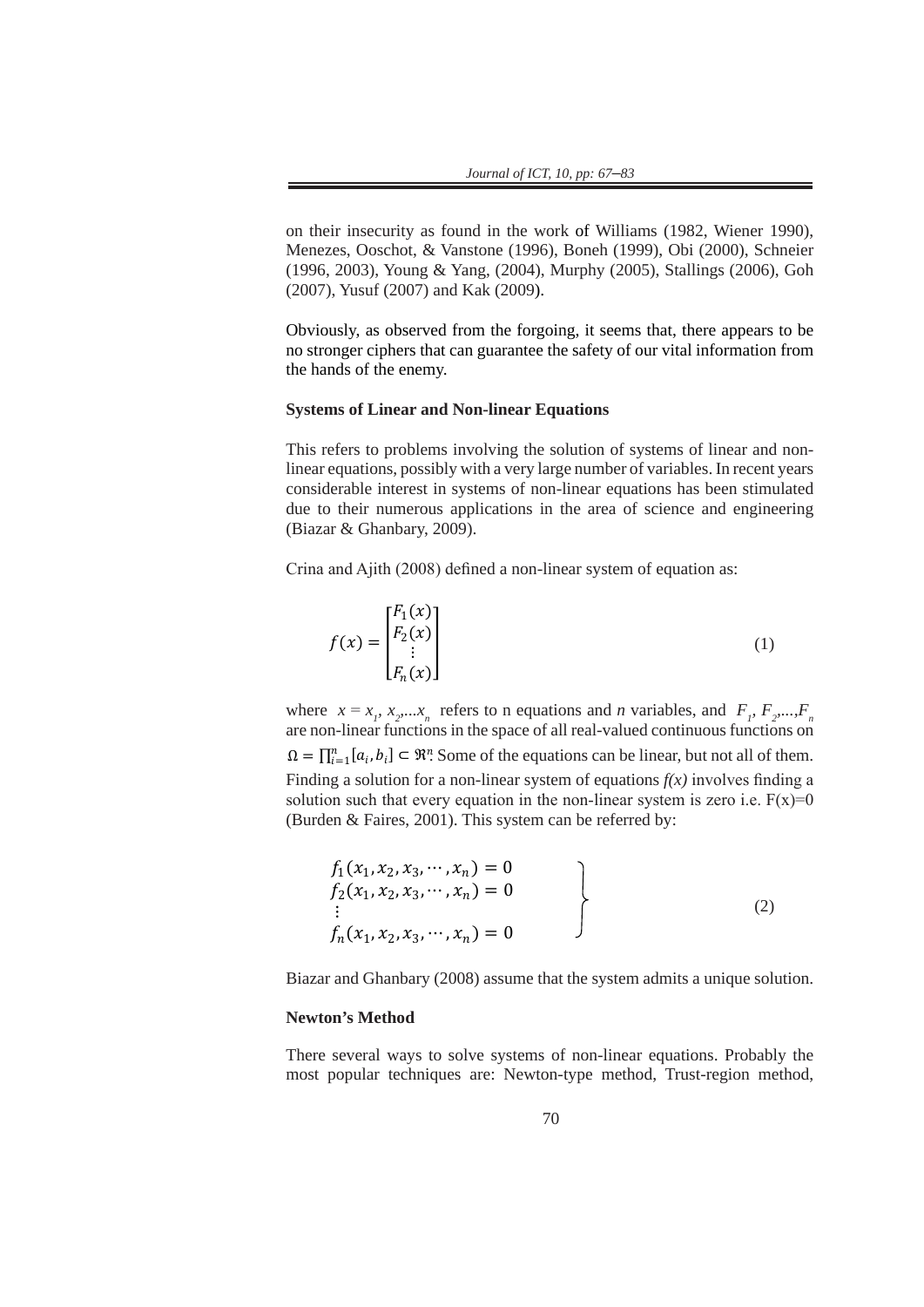Secant method, and Halley method (Crina & Ajith, 2008). The most known iterative

Broyden method, Secant method, and Halley method (Crina & Ajith, 2008). The most known iterative method for solving systems of non-linear equations  $\frac{1}{2}$  is the classical Newton's method. Secant method, and Halley method (Crina & Ajith, 2008). The most known iterative Secant method, and Halley method (Crina & Ajith, 2008). The most known iterative royden method, secant method, and Halley method (Crina & Ajith, 2008). method for solving systems of non-linear equations is the classical Newton's method. method for solving systems of non-linear equations is the classical Newton's method.  $($ 

$$
J(x_n)\delta_x = -F(x_n) \tag{3}
$$

where  $\delta_x = x_n - x_{n-1}$  is the solution vector for the set of simultaneous linear equations and  $J(x_n) \in \mathcal{R}_{nn}$  denotes the Jacobian matrix to F evaluated at current approximation  $x_n = x_{n,1}, x_{n,2}, ..., x_{n,n}$  and  $x_{n+1}$  the next approximation. The Jacobian matrix is defined as: current approximation  $x_n = x_{n,1}, x_{n,2}, ..., x_{n,n}$  and  $x_{n+1}$  the next where  $\delta = r - r$  is the solution vector for the set of simultaneous linear  $\alpha_x - \alpha_n$   $\alpha_{n-1}$  is the solution vector for the set of simulateous finear<br>ne and  $I(x) \in \mathcal{P}$  denotes the Jacobian matrix to F avaluated at matrix is defined as  $\frac{1}{2}$  $\epsilon = x_n - x_{n-1}$  is the solution vector for the set of simultaneous linear

$$
J = \begin{pmatrix} \frac{\partial f_1}{\partial x_1} & \cdots & \frac{\partial f_1}{\partial x_n} \\ \vdots & \cdots & \vdots \\ \frac{\partial f_n}{\partial x_1} & \cdots & \frac{\partial f_n}{\partial x_n} \end{pmatrix}
$$
 (4)

Explicit computation of is avoided by performing the operation in a two-step manner.  $$ Explicit computation of `is avoided by performing the operation in a two-step<br>manner of is avoided by perfort Explicit computation of ′( )′ is avoided by performing the operation in a two-step Explicit computation of ′( )′ is avoided by performing the operation in a two-step  $\mathbf{E}^{(1)}$  is avoided by performing the operation in a two-step  $\mathbf{E}^{(1)}$ 

Non-linear problems are often treated numerically by reducing them to a sequence of linear problems (Burden & Faires, 2001).  $\frac{1}{2}$ 

#### **Matrix Inversion of Square Matrix** linear problems (Burden & Faires, 2001).  $N \rightarrow \text{R}$  problems are often them to a sequence of a sequence of a sequence of a sequence of a sequence of a sequence of  $\mathbf{M}$  a sequence of a sequence of a sequence of a sequence of a sequence of a sequence of a sequ

A linear system of equations is a set of *n* linear equations in *k* variables (sometimes called "unknowns"). Linear systems can be represented in matrix form as the matrix equation. linear problems (Burden & Faires, 2001). linear problems (Burden & Faires, 2001).

$$
Ax = b \tag{5}
$$

Where  $A = \begin{bmatrix} \vdots \\ \vdots \end{bmatrix}$  is the matrix of coefficients,  $x = \begin{bmatrix} \vdots \\ \vdots \end{bmatrix}$  is the column vector of variables, and  $b = \begin{bmatrix} \vdots \end{bmatrix}$  is the column vector of solutions. If  $k < n$ , then the system is (in general) over-determined and there is no solution. Where  $A = \begin{bmatrix} \vdots & \vdots \end{bmatrix}$  is the matrix of coefficients,  $x = \begin{bmatrix} \vdots \end{bmatrix}$  is the Vhere  $A = \begin{bmatrix} \end{bmatrix}$  $a_{11}$  ...  $a_{1n}$  $\ddot{\textbf{i}}$  $a_{n1}$  ...  $a_{nn}$ is the matrix of coefficients,  $x = \vert$  $\sqrt{x}$  $\chi$  $\int$  is the here  $A = \begin{bmatrix} \end{bmatrix}$  $a_{11}$  …  $a_{1n}$  $\mathbf{a} = \mathbf{a}$  $a_{n1}$  …  $a_{nn}$ is the matrix of coefficients,  $x = \vert$  $x_1$ ⋮  $x_n$  $\int$  is the  $\sum_{n=1}^{\infty}$  is the column vector of solutions.  $\langle a_{11} \dots a_{1n} \rangle$  $\left\{ \begin{array}{c} \begin{array}{c} \begin{array}{c} \end{array}\\ \end{array} \right\}$  is the  $\langle x_1 \rangle$  $th<sub>6</sub>$ ector of variables, and  $b = \begin{bmatrix} a & b \end{bmatrix}$  $b_1$ ⋮  $b_n$ is the column vector of solution Where  $A = \begin{bmatrix} \vdots & \vdots \end{bmatrix}$  is the matrix of coefficients  $x = \begin{bmatrix} \vdots \end{bmatrix}$  is the equation.  $\mathbf{a}_{11}$   $\ldots$   $\mathbf{a}_{1n}$   $\ldots$  $\langle a_{n1} \dots a_{nn} \rangle$  is the matrix form as the matrix form as the matrix form as the matrix form as the matrix form as the matrix form as the matrix form as the matrix form as the matrix form as the matrix form as the matrix  $\sum_{n=1}^{\infty}$  $\mathbf{a}_{11}$   $\ldots$   $\mathbf{a}_{1n}$   $\langle x_1 \rangle$  $\langle a_{n1} \dots a_{nn} \rangle$   $\langle x_n \rangle$  $\mathbf{a}_{11}$   $\ldots$   $\mathbf{a}_{1n}$   $($  *X*<sub>1</sub> $)$  $\begin{pmatrix} a_{n1} & \dots & a_{nn} \end{pmatrix}$  is the matrix of connecting,  $\begin{pmatrix} x_n \end{pmatrix}$  with  $\cot \theta$  value

> If *k=n* and the matrix *A* is non-singular, then the system has a unique solution in the  $\bf{n}$  variables. In particular, as shown by Cramer's rule, there is a unique solution if  $A$  has a matrix inverse  $A^{-1}$ . In this case,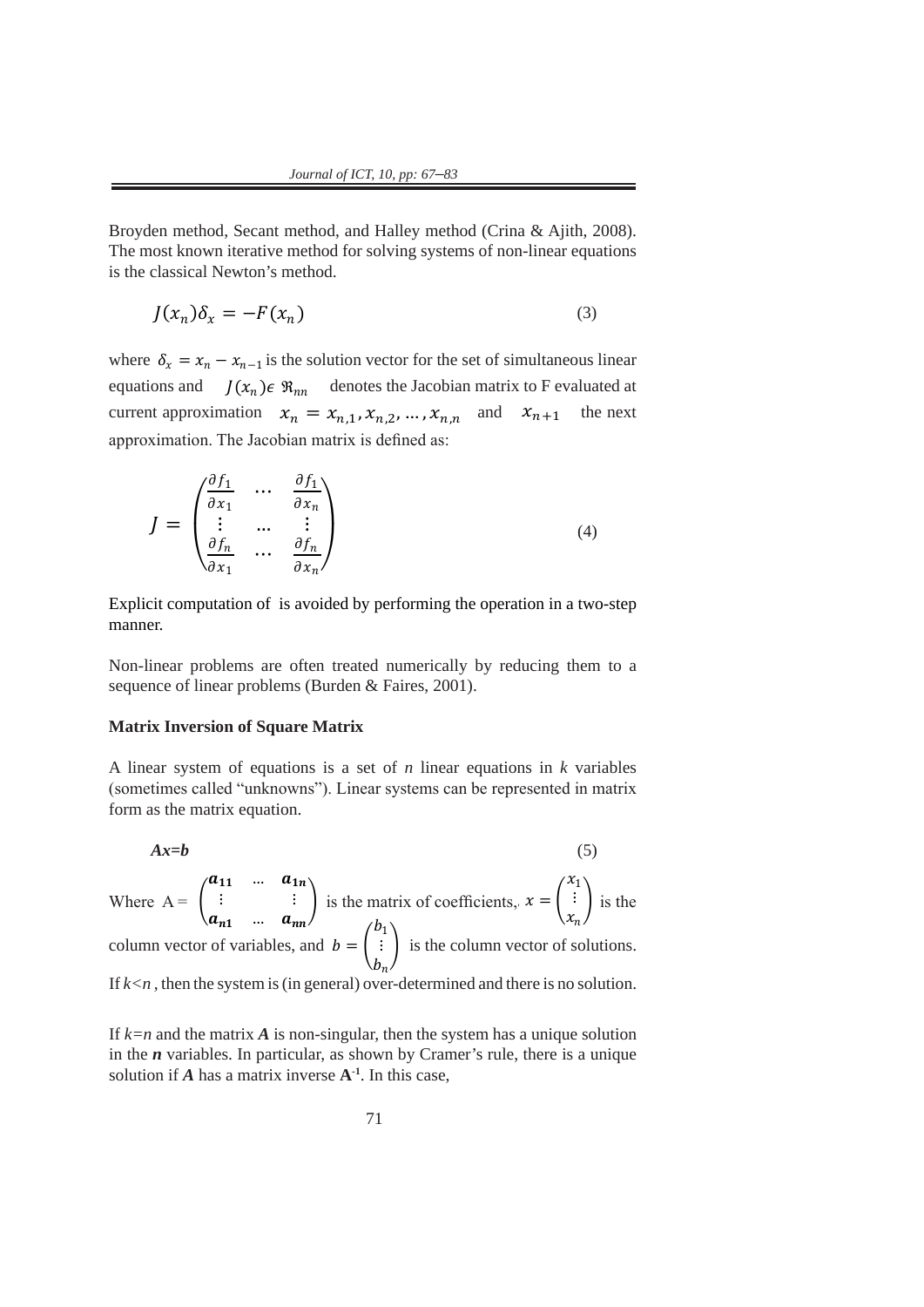| $x = A^{-1}b$ | (6) |
|---------------|-----|
|---------------|-----|

If  $b=0$ , then the solution is simply  $x=0$ . If *A* has no matrix inverse, then the solution set is the translate of a subspace of dimension less than *n* or the empty set (Stroud and Dexter, 2007).

### **Delta Encoding**

Delta encoding  $\delta$  refers to several techniques that store data as the difference between successive samples (or characters), rather than directly storing the samples themselves (Steven, 2007) as shown Table 1.

Table 1

*Example of Delta Encoding*

| Original data stream 05 10 05 12 20 15 15 01 23 52 45           |  |  |  |  |  |  |
|-----------------------------------------------------------------|--|--|--|--|--|--|
| Delta encoded ( $\delta$ ) 05 -05 05 -07 08 05 00 14 -22 -29 07 |  |  |  |  |  |  |

The first value in the delta encoded file is the same as the first value in the original data. All the following values in the encoded file are equal to the difference (delta) between the corresponding value in the input file, and the difference (delta) between the corresponding value in the input file, and the previous value in the input file.  $\mathbf{f}$ 

More precisely, More precisely,

$$
\delta_{x} = (x_{n} - x_{n-1}),
$$
 where  $n = 1, 2, 3, ...$ , and  $x_{0} = 0$  (7)

# **EXPERIMENTAL DESIGN EXPERIMENTAL DESIGN**

The proposed encryption and decryption algorithms consist of multilevel enciphers.

# **Words Compression Process Words Compression Pocess**

The first level is realized through the compression of words. The plain text to be ciphered is first compressed word by word as follows: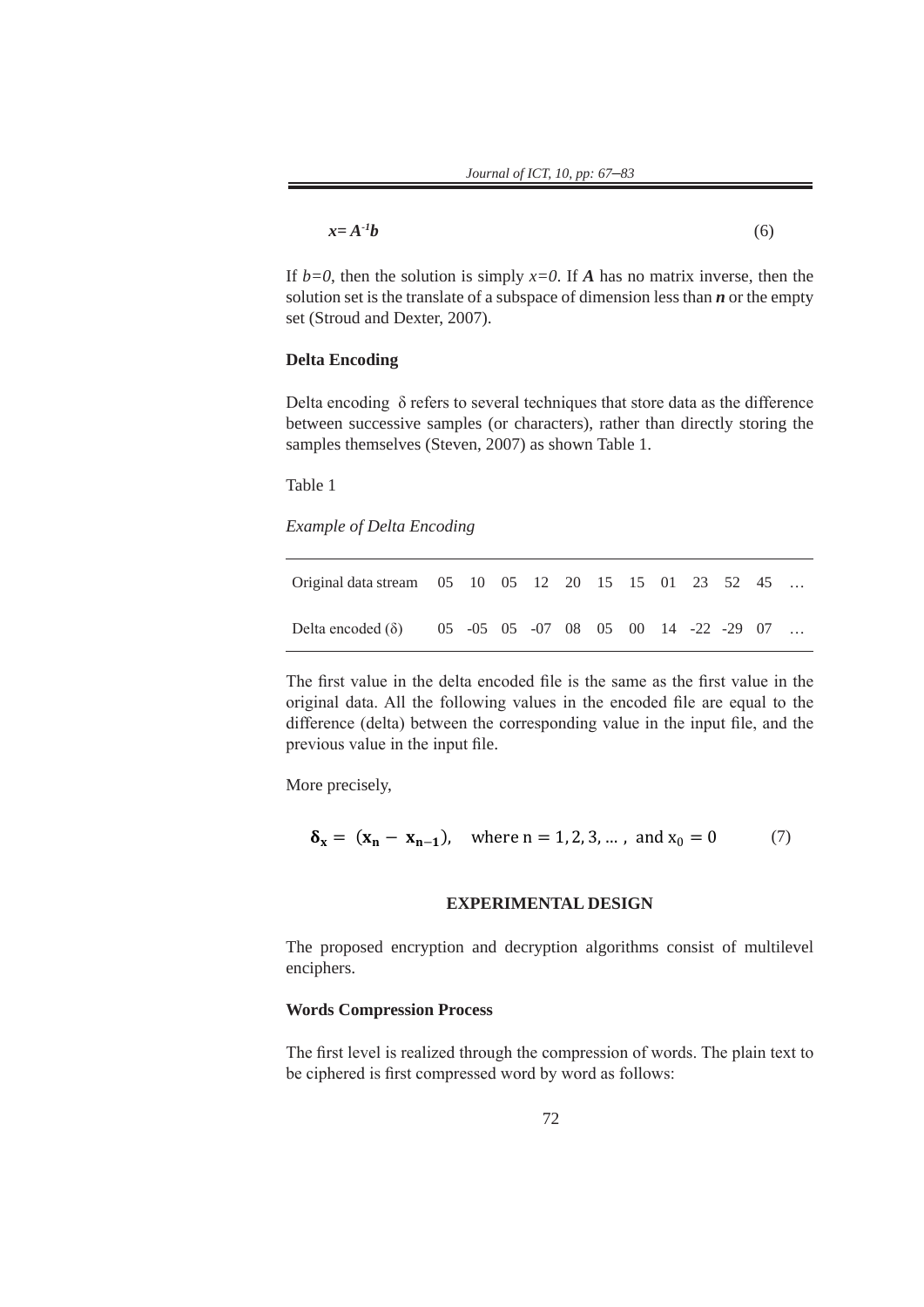```
Algorithm_Words_Compression(input, output)<br>Step 1: Read plain text (T)
Step 1: Read plain text (T)<br>Step 2: Split plain text (T
Step 2: Split plain text (T) into words<br>Step 3: Determine the word length (L) fr
Step 3: Determine the word length (L) from split words<br>Step 4: Initialize variable K = 0Step 4: Initialize variable K = 0<br>Step 5: Set K = K + 1Step 5: Set K = K + 1<br>Step 6: If K = L then
                If K = L then<br>a: set the fi
                     set the first word = word token (K) b: go to Step 7
                  else Step 6
                          ouput the compressed text
end of Step 6<br>Step 7: Initialize va
Step 7: Initialize variable J = 0<br>Step 8: a: append K to index of
                a: append K to index of words
b: set J = J+1Step 9: Check if J < L then
                  a: set second word = word token (J) 
                 b: repeat Step 10
                  else Step 9
                          output the index of the words
                          return to Step 6
end of Step 9<br>Step 10: Compare the fi
Step 10: Compare the first word and the second word<br>Step 11: If first word = second word then
                 If first word = second word then
                a: check first word against any empty value<br>b: if check is false then
                 b: if check is false then<br>i: append content of fir
                         append content of first word to
                 compressed word<br>ii: set the word to
                 ii: set the word token (J) to empty<br>iii: append J to the trailing of the
                         append J to the trailing of the
                 index of words<br>iv: go to Step 12
                         go to Step 12
                          else Step 11
                          return Step 8(b)
                          end Step 11(b)
                  else of Step 11
                c: check second word against an empty value<br>d: if check is false
                      if check is false<br>i: append com
                                 append content of second word to
                         compressed text<br>ii: return to Step
                                 return to Step 8(b) else
                                  return to Step 8(b)
                                  end of Step 11(d)
end of Step 11(d)<br>Step 12: append content of
                 append content of compressed word to
                  compressed text
                  return to Step 8(b)
End Algorithm_Word_Compression
```

```
Algorithm 1: Word Compression
```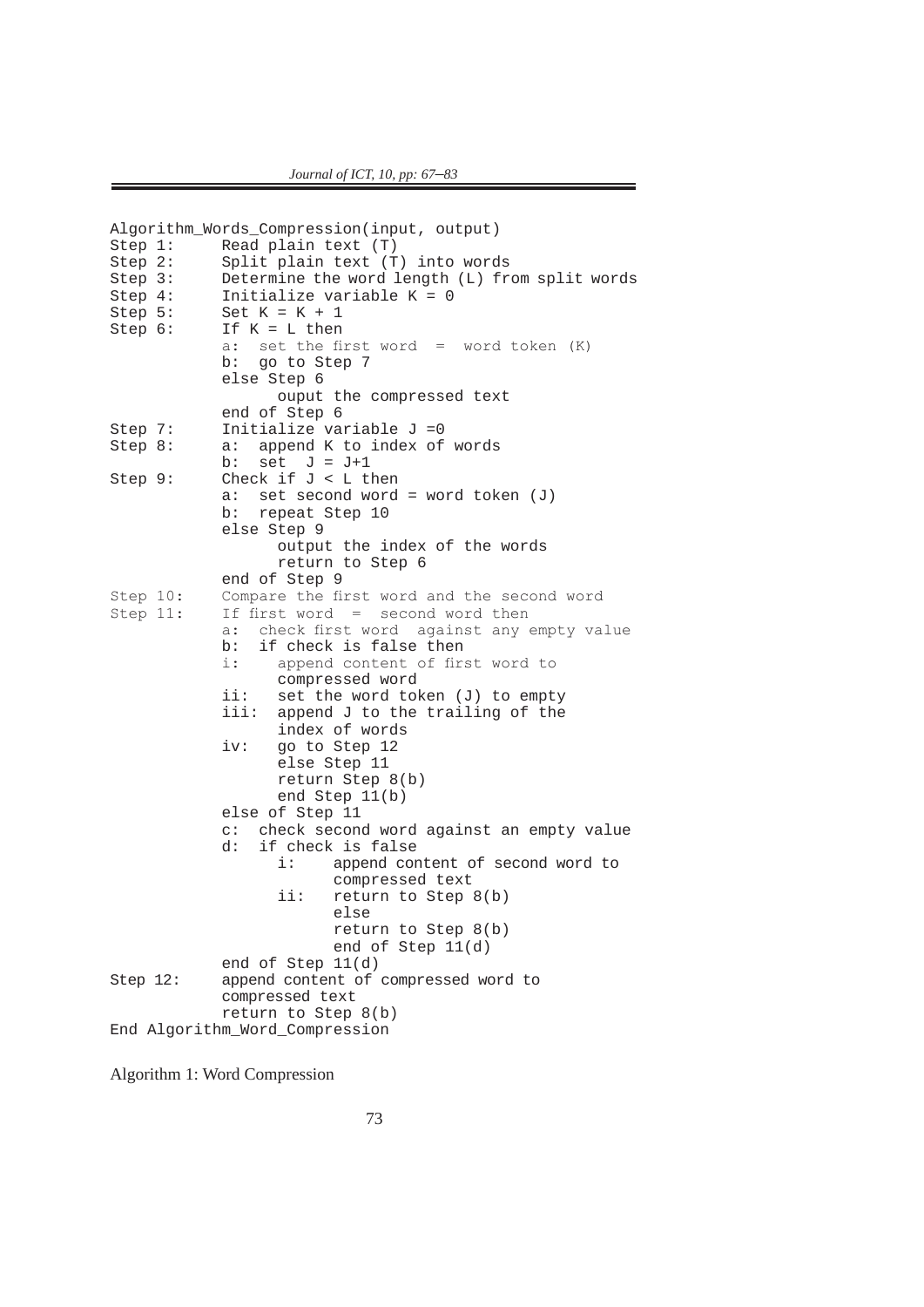### **Transformation of Words to Linear and Non-linear Equation**

The second level is achieved by transforming the compressed words (the number of words that were left from Algorithm (1) into the system of non $l$  linear equations (2). The proposed mathematical formulation steps are as given below.  $\overline{a}$ The second level is achieved by transforming the compressed words (the  $\alpha$  of  $\alpha$  and  $\alpha$ ) is to the variable of  $\alpha$  and  $\frac{1}{2}$  complement of the third of the third of the third of the third of the third of the third of the third of the third of the third of the third of the third of the third of the third of the third of the third of th  $\sum_{n=1}^{\infty}$  also the position of the variable property the compressed words (the  $\frac{1}{2}$  and  $\frac{1}{2}$  of words that were given below.

- i. Count the words from Algorithm 1, i.e. the number of words that were 1. Count the words from Algorithm 1, i.e. the number of words that were left. Assuming we have p words, it requires p equations that must be within the permitted region of the alphabetic range coupled with the characters to be used. widn't diversity perfinition regions of the used. iv. Multiply each term obtained in (iii) by a factor  $\alpha$  factor  $\alpha$ left. Assuming we have p words, it requires p equations that must be to the sum of the variable positions in the sum of the word. The words in the word. The sum of  $\frac{1}{2}$  is non
	- to the sum of the sum of the sum of the variables must not be more than<br>i. Turn each word into an equation whose variables must not be more than **p**, the number of equations allowed.
- iii. Transform each word into the proposed equation starting with  $x_1$  and next  $x_2, \ldots, x_p$  and then adding or subtracting the 'space' of the current character from x (i.e adding a quantity denoting the position of the alphabet from the position of the variable being used helps to ensure the accomplishment of this). USE USE New
- iv. Multiply each term obtained in (iii) by a factor, sum all and then equate  $\frac{1}{2}$ to the sum of the variable positions in the word. These give nonlinear systems of equations  $Ax=b$ . systems of equations  $\epsilon$

## Use Newton's Method  $\overline{\phantom{a}}$

To further confuse the cryptanalyst, the system of non-linear equations is transformed again by using equation  $(3)$  as follows:

- (a) set  $n = 0$ , (a) set  $n = 0$ , (c) calculate  $\int$  calculate J(xn) and F(x)i,j  $\int$  (x)i,j  $\int$  (x)i,j  $\int$  (x)i,j  $\int$  (x)i,j  $\int$  (x)i,j  $\int$  (x)i,j  $\int$  (x)i,j  $\int$  (x)i,j  $\int$  (x)i,j  $\int$  (x)i,j  $\int$  (x)i,j  $\int$  (x)i,j  $\int$  (x)i,j  $\int$  (x)i,j  $\int$  (
	- (b) guess an approximation solution  $X_0$ , (a) set n –0,<br>
	(b) guess an approximation solution  $X_0$ ,<br>  $\partial f_i(x) = 1 \le i \le k$ (d) solved the linear system  $\Lambda_0$ ,<br>b) solved to  $I(x)$ , and  $F(x)$ , where  $I(x) = \frac{\partial f_i(x)}{\partial x}$
- (c) calculate  $J(X_n)$  and  $F(X_n)$ , where  $J(X_n)_{i,j} = \frac{\partial I_1(X)}{\partial x_j}$ , for  $1 \le i, j \le n$ , (c) calculate  $J(X_n)$  and  $F(X_n)$ , where  $J(X_n)_{i,j} = \frac{\partial f_i(x)}{\partial x_j}$ , for  $1 \le i, j \le n$ , (c) calculate  $J(X_n)$  and  $F(X_n)$ , where  $J(X_n)_{i,j} = \frac{J(X_n)}{\partial x_i}$ 
	- (d) solve the linear system ,  $J(x_n)\delta_x = -F(x_n)$ ,
- (e) set  $,\delta_x = x_{n+1} x_n$ ,
	- (f) set,  $\delta_{x} = \delta_{x} + 1$ , and
- (g) test for convergence.

For the purpose of this paper, we consider the following:  $\sum_{n=1}^{\infty}$  for the numerical of this near For the purpose of this paper, (g) test for convergence.

- 1. Explicit computation of the inversion of Jacobi (i.e.  $J(x_n)^{-1}$ ) is avoided as this will involve additional iteration for determining  $J(x_n)^{-1}$ . For the purpose of the purpose of the purpose of the paper of the following:  $\frac{1}{1}$  Evolicit computation of the inversion of Leephi (i.e.
- 2. Instead a new approximation  $x_n$ , is obtained by adding  $\delta_x$  *to*  $x_{n+1}$ to as the next iterate. 2. Instead a new approximation  $x_n$ , is obtained by adding  $\delta_x$  *to*  $x_{n+1}$  to as the next iterate 1. Explicit computation of the interaction of the interaction of  $\alpha_{n}$ ,  $\beta_{n}$  *(* $\alpha_{n}$ *)* is avoided by adding  $\delta_{n}$  *to*  $x_{n}$ , *i*
- 3. The starting point is chosen carefully with an approximate idea of the S. The stating point is chosen carefully with an approximate idea of the<br>guess of the function in mind as the difference between the sums of the coefficients of and divided by of a given system of equations.  $2.$  Instead a new approximation  $\mathcal{L}$  and  $\mathcal{L}$  as the total by adding  $\mathcal{L}$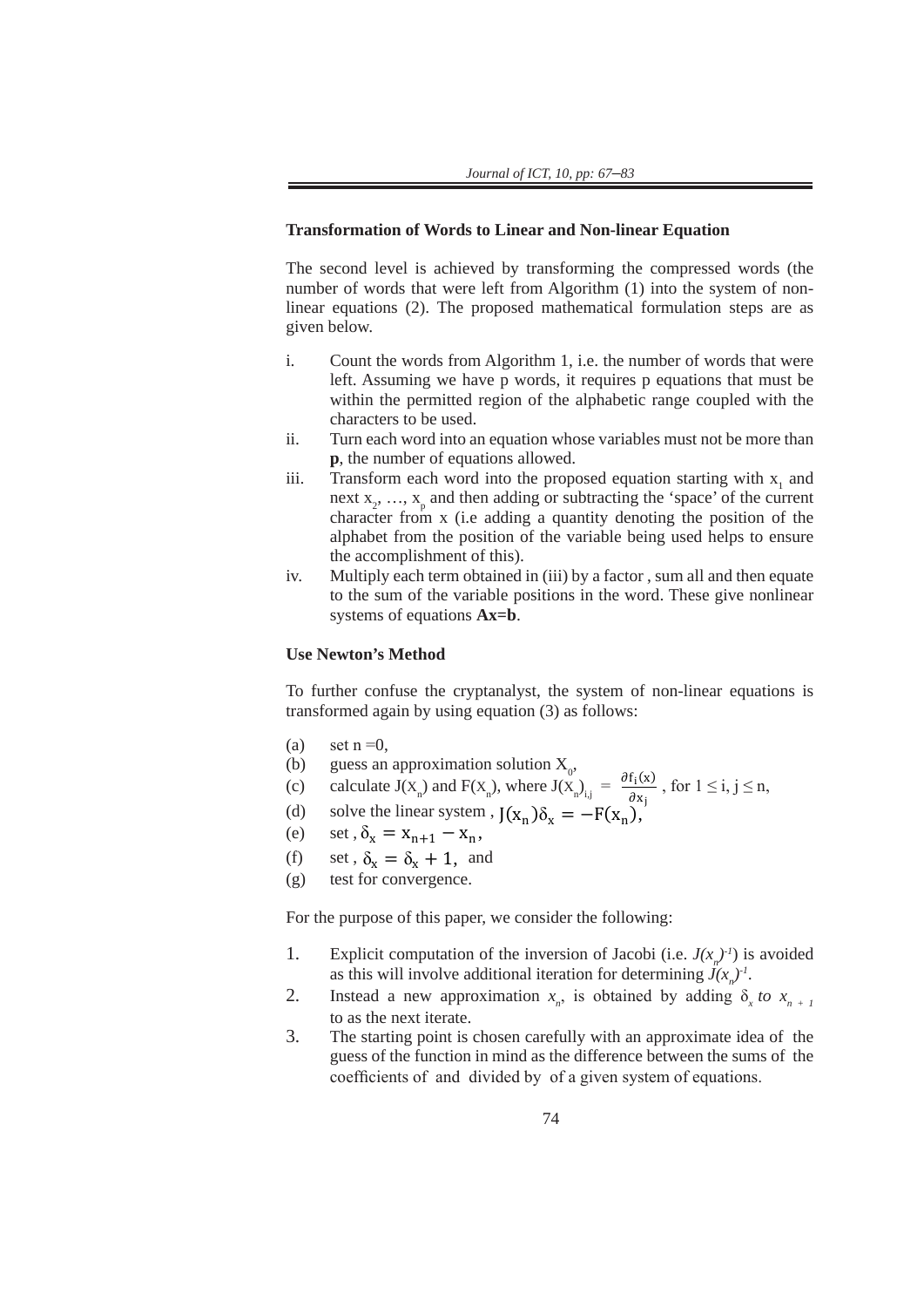## **Inversion of Matrix**

To disguise the message further, the matrix **A-1** is obtained from matrix *A*, and  $x = A^{-1}b$  is transmitted as cipher text.

### **Delta Encoding Scheme**

This is the final level of the encryption:

1. We formulate a lookup table as shown in Table 2.

### Table 2

*A Lookup Alphanumeric Position*

|                  | $\sqrt{2}$           | $\mathfrak{Z}$           | $\overline{4}$        | 5                         | 6                                                                                                                                                                                                                                                                                                                                                                                                                              | $\boldsymbol{7}$        |
|------------------|----------------------|--------------------------|-----------------------|---------------------------|--------------------------------------------------------------------------------------------------------------------------------------------------------------------------------------------------------------------------------------------------------------------------------------------------------------------------------------------------------------------------------------------------------------------------------|-------------------------|
| $\boldsymbol{0}$ |                      | $\boldsymbol{0}$         | $\mathcal Q$          | $\mathbf P$               | $\overline{\phantom{a}}$                                                                                                                                                                                                                                                                                                                                                                                                       | $\, {\bf p}$            |
| $\mathbf 1$      | İ                    | $\,1\,$                  | $\boldsymbol{\rm{A}}$ | ${\bf Q}$                 | $\rm{a}$                                                                                                                                                                                                                                                                                                                                                                                                                       | $\mathbf q$             |
| $\sqrt{2}$       | $\zeta$ ,            | $\sqrt{2}$               | $\, {\bf B}$          | ${\mathbf R}$             | $\mathbf b$                                                                                                                                                                                                                                                                                                                                                                                                                    | $\mathbf r$             |
| $\mathfrak{Z}$   | $\#$                 | $\mathfrak{Z}$           | $\mathsf C$           | ${\mathbf S}$             | $\mathbf C$                                                                                                                                                                                                                                                                                                                                                                                                                    | ${\bf S}$               |
| $\overline{4}$   | $\boldsymbol{\$}$    | $\overline{4}$           | ${\rm D}$             | $\mathbf T$               | ${\rm d}$                                                                                                                                                                                                                                                                                                                                                                                                                      | $\mathbf t$             |
| $\mathfrak s$    | $\%$                 | 5                        | ${\bf E}$             | $\mathbf U$               | $\mathbf e$                                                                                                                                                                                                                                                                                                                                                                                                                    | $\mathbf u$             |
| $\overline{6}$   | $\&$                 | 6                        | ${\bf F}$             | $\ensuremath{\mathsf{V}}$ | $\mathbf f$                                                                                                                                                                                                                                                                                                                                                                                                                    | $\mathbf{V}$            |
| $\sqrt{ }$       | $\boldsymbol{\zeta}$ | $\overline{7}$           | ${\bf G}$             | $\ensuremath{\text{W}}$   | $\mathbf{g}% _{T}=\mathbf{g}_{T}=\mathbf{g}_{T}=\mathbf{g}_{T}=\mathbf{g}_{T}=\mathbf{g}_{T}=\mathbf{g}_{T}=\mathbf{g}_{T}=\mathbf{g}_{T}=\mathbf{g}_{T}=\mathbf{g}_{T}=\mathbf{g}_{T}=\mathbf{g}_{T}=\mathbf{g}_{T}=\mathbf{g}_{T}=\mathbf{g}_{T}=\mathbf{g}_{T}=\mathbf{g}_{T}=\mathbf{g}_{T}=\mathbf{g}_{T}=\mathbf{g}_{T}=\mathbf{g}_{T}=\mathbf{g}_{T}=\mathbf{g}_{T}=\mathbf{g}_{T}=\mathbf{g}_{T}=\mathbf{g}_{T}=\math$ | $\ensuremath{\text{W}}$ |
| $\,8$            |                      | 8                        | $\rm H$               | $\mathbf X$               | $\,h$                                                                                                                                                                                                                                                                                                                                                                                                                          | $\mathbf X$             |
| 9                |                      | 9                        | $\rm I$               | $\mathbf Y$               | $\rm i$                                                                                                                                                                                                                                                                                                                                                                                                                        | $\mathbf y$             |
| $\boldsymbol{A}$ | *                    | $\ddot{\cdot}$           | $\bf J$               | $\ensuremath{\mathbf{Z}}$ | $\rm j$                                                                                                                                                                                                                                                                                                                                                                                                                        | $\rm{Z}$                |
| $\, {\bf B}$     |                      | $\frac{1}{2}$            | $\rm K$               | $\Gamma$                  | $\mathbf k$                                                                                                                                                                                                                                                                                                                                                                                                                    | $\{$                    |
| $\mathbf C$      | ,                    | $\,<$                    | $\mathbf L$           |                           | $\,$ $\,$                                                                                                                                                                                                                                                                                                                                                                                                                      | }                       |
| ${\mathcal{D}}$  |                      | $=$                      | $\mathbf M$           | 1                         | ${\rm m}$                                                                                                                                                                                                                                                                                                                                                                                                                      |                         |
| ${\bf E}$        |                      | $\,>$                    | ${\bf N}$             | Λ                         | $\mathbf n$                                                                                                                                                                                                                                                                                                                                                                                                                    |                         |
| ${\bf F}$        |                      | $\overline{\mathcal{L}}$ | $\mathcal{O}$         |                           | $\rm{O}$                                                                                                                                                                                                                                                                                                                                                                                                                       | N                       |

2. Hide the positions of the variables that represent the original characters by encoding the distance of each variable solution of the variables of the text message from Table 2 as follows: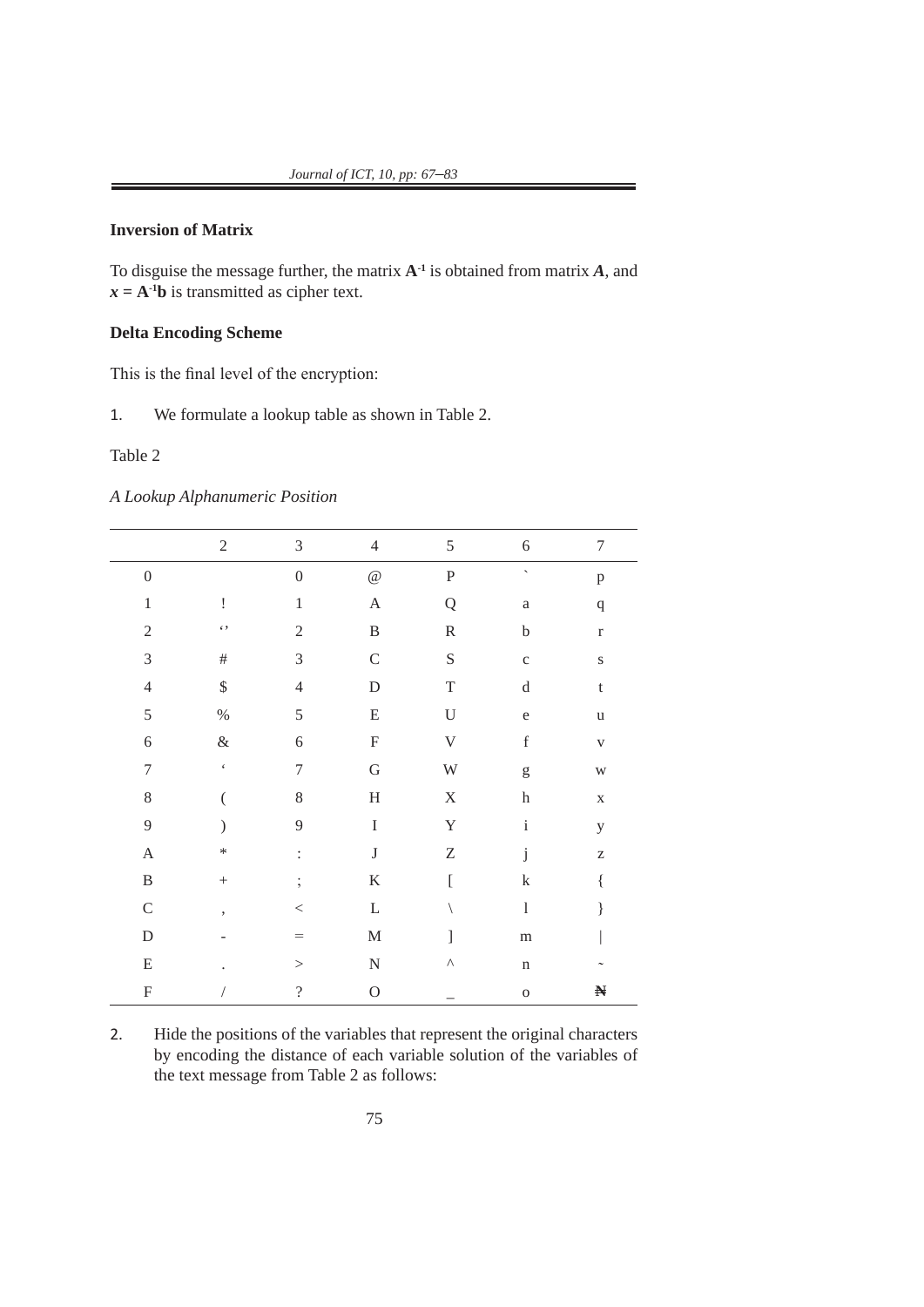- (a) for each variable index representing a character in a word,  $X_n$ , we write the difference between its actual position of the character it represents and its variable solutions obtained, and
- (b) find  $\delta_x = x_n x_{n-1}$ , with  $x_0 = 0$ ,  $n = 1, 2, 3, ...$  Thus, is the current quantity representing the position of each character from its variable solution and  $X_{n}$ <sub>n</sub> is the previous quantity representing the position of each character from its variable solution.

This is also a step further to create more states of confusion for an unauthorized person.

## Decryption Process

The decryption process is performed simply by:

- 1. Solving the systems of linear equations in Inversion of Matrix.
	- 2. Using the variable solutions obtained in conjunction with the formula,  $s_k = v_s + \sum_{n=1}^{k} \delta_{x}$ , where is the variable solution.
- 3. Using Table 2 as a lookup table to finally locate the position of the characters of each word.
- 4. Writing, the characters (in deciphering) as they appeared coupled with spaces between them and where there are index values in place of the words that previously occurred, the index values are interpreted and written in the places they appeared.

### **APPLICATION OF THE EXPERIMENTAL DESIGN**

### **The Encryption Process**

Taking the text "*who is promising who*", it can be encrypted using the Algorithm 1 and the procedures as follows:

- 1. If the plain text "*who is promising who*" is input into Algorithm 1, it reduces the words to "*who is promising*" and one index value that indicated the re-occurrence of a word. In other words, it means that this algorithm produces  $n = 3$  number of words. This number will now serve as a guide to formulate the number of equations whose variable index must not also exceed the number of words*.*
- 2. Using the procedure in section Transformation of Word to Linear and Non-linear Equation, result of: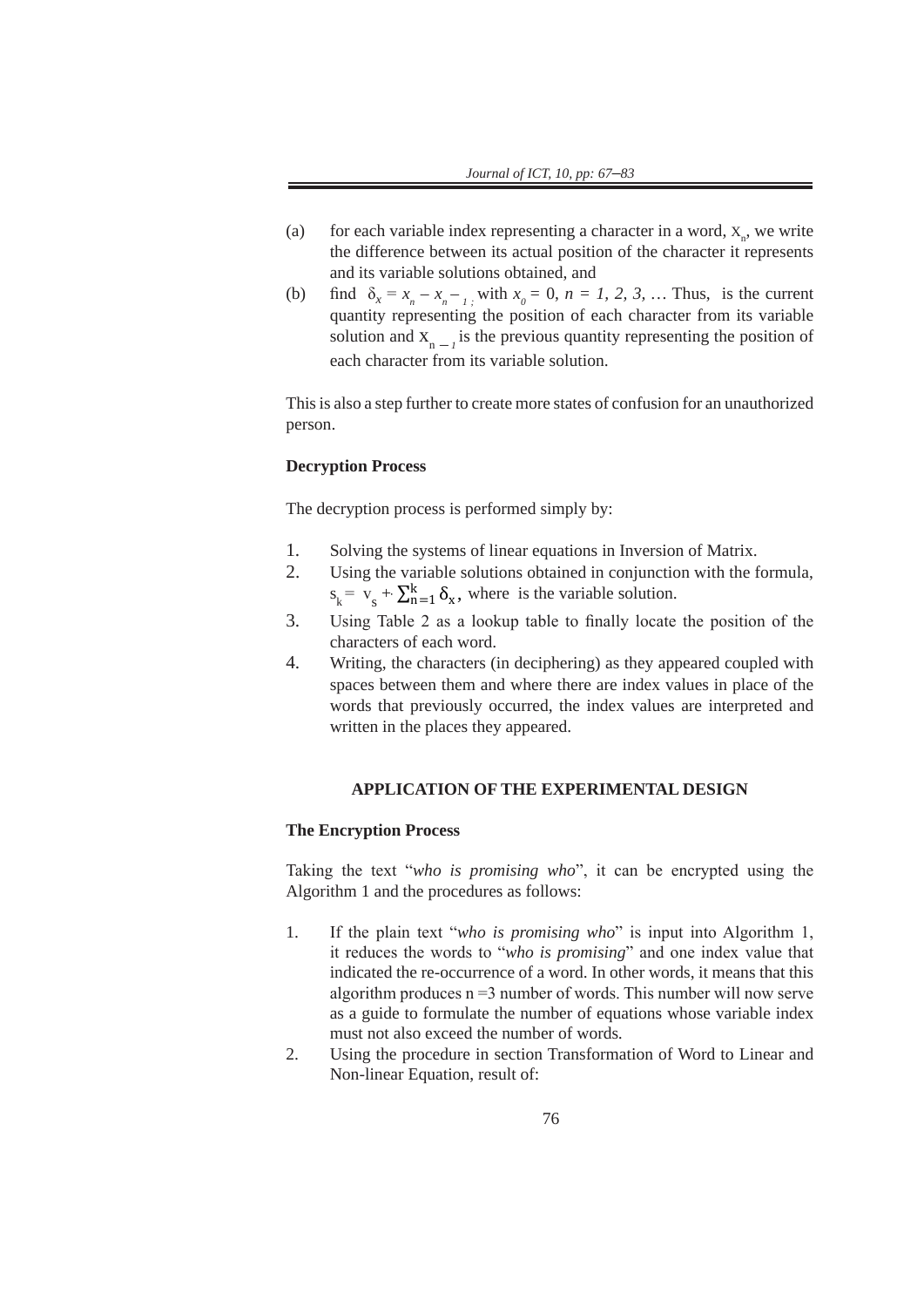$Journal of ICT, 10, pp: 67–83$ 

is:  $x_1^2 + x_1 x_2 = 3$  (8) who:  $x_1^2 + x_1x_2 + x_1x_3 = 6$ is:  $x_1^2 + x_1 x_2 = 3$  (8) promising:  $x_1^2 + 2x_1x_2 + 3x_1x_3 = 17$  $\frac{1}{2}$  $\frac{1}{2}$  +  $\frac{1}{2}$  $\frac{1}{2}$  $\overline{2}$  $\overline{a}$   $\overline{a}$   $\overline{a}$   $\overline{a}$   $\overline{a}$   $\overline{a}$   $\overline{a}$   $\overline{a}$   $\overline{a}$   $\overline{a}$   $\overline{a}$   $\overline{a}$   $\overline{a}$   $\overline{a}$   $\overline{a}$   $\overline{a}$   $\overline{a}$   $\overline{a}$   $\overline{a}$   $\overline{a}$   $\overline{a}$   $\overline{a}$   $\overline{a}$   $\overline{a}$   $\overline{$ where  $\mathcal{L}_{\mathcal{A}}$  is the set of  $\mathcal{L}_{\mathcal{A}}$  $\overline{\phantom{a}}$  is: <sup>1</sup>  $2 \times 3 = 3$ who: 1990 and 1990 and 1990 and 1990 and 1990 and 1990 and 1990 and 1990 and 1990 and 1990 and 1990 and 1990 a<br>The 1990 and 1990 and 1990 and 1990 and 1990 and 1990 and 1990 and 1990 and 1990 and 1990 and 1990 and 1990 an  $2 + 2$ is: 1990 and 1990 and 1990 and 1990 and 1990 and 1990 and 1990 and 1990 and 1990 and 1990 and 1990 and 1990 an<br>Istorical Communication and 1990 and 1990 and 1990 and 1990 and 1990 and 1990 and 1990 and 1990 and 1990 and 1  $2 + 3 + 2 = 13$  $\frac{1}{2}$  +  $\frac{1}{2}$  +  $\frac{1}{2}$  = 6  $\mu$ .  $\mu$  $x_1 + 2x_1x_2 + 3x_1x_3 - 1$  $\frac{1}{2}$   $\frac{1}{2}$  $\frac{1}{1}$  $2\lambda_1 + 2\lambda_2 + 3\lambda_1\lambda_3 = 1$ 

This above representation can be written as:  $\mathbf{I}$ 

linear Equation, result of:

words*.*

words*.*

$$
x_1^2 + x_1 x_2 + x_1 x_3 - 6 = 0
$$
  
\n
$$
x_1^2 + x_1 x_2 + 0 x_1 x_3 - 3 = 0
$$
  
\n
$$
4x_1^2 + 2x_1 x_2 + 3x_1 x_3 - 17 = 0
$$
\n(9)

3. Apply the principle of solving equation (3) on equation (9) to obtain:  $\overline{3}$  and principle of solving equation (3) on equation (9) to obtain 3. Apply the principle of solving equation (3) on equation  $(9)$ 

$$
J(x_n)\delta_x = -F(x_n) \Rightarrow \begin{bmatrix} 2x_1 + x_2 + x_3, & x_1 & x_1 \\ 2x_1 + x_2, & x_1 & x_1 \\ 8x_1 + 2x_2 + 3x_3, & 2x_1 & 3x_1 \end{bmatrix} \delta x =
$$
  

$$
-\begin{bmatrix} x_1^2 + x_1x_2 + x_1x_3 - 6 \\ x_1^2 + x_1x_2 - 3 \\ 4x_1^2 + 2x_1x_2 + 3x_1x_3 - 17 \end{bmatrix}
$$
 (10)

4. We take an initial guess of  $x_0 = (1, 1, 1)^t$  and substitute in equation (10), to obtain  $J(X_0)$  and  $f(X_0)$  as in equation (11) in matrix notation.

Hence, from equation (10) we obtain: Hence, from equation (10) we obtain:

$$
\begin{bmatrix} 4 & 1 & 1 \ 3 & 1 & 0 \ 13 & 2 & 3 \end{bmatrix} \begin{bmatrix} x_1 - 1 \ x_2 - 1 \ x_3 - 1 \end{bmatrix} = \begin{bmatrix} 3 \ 1 \ 8 \end{bmatrix}
$$
  
where  $A = \begin{bmatrix} 4 & 1 & 1 \ 3 & 1 & 0 \ 13 & 2 & 3 \end{bmatrix}$ ,  $x = \begin{bmatrix} x_1 - 1 \ x_2 - 1 \ x_3 - 1 \end{bmatrix}$  and  $b = \begin{bmatrix} 3 \ 1 \ 8 \end{bmatrix}$  (11)

5. Transform equation (11) to  $x = A^{-1}b$  as follows: 5. Transform equation (11) to  $x = A^{-1}b$  as follows:

(a) compute 
$$
|A|
$$
 as,  $-\frac{1}{4}$ ,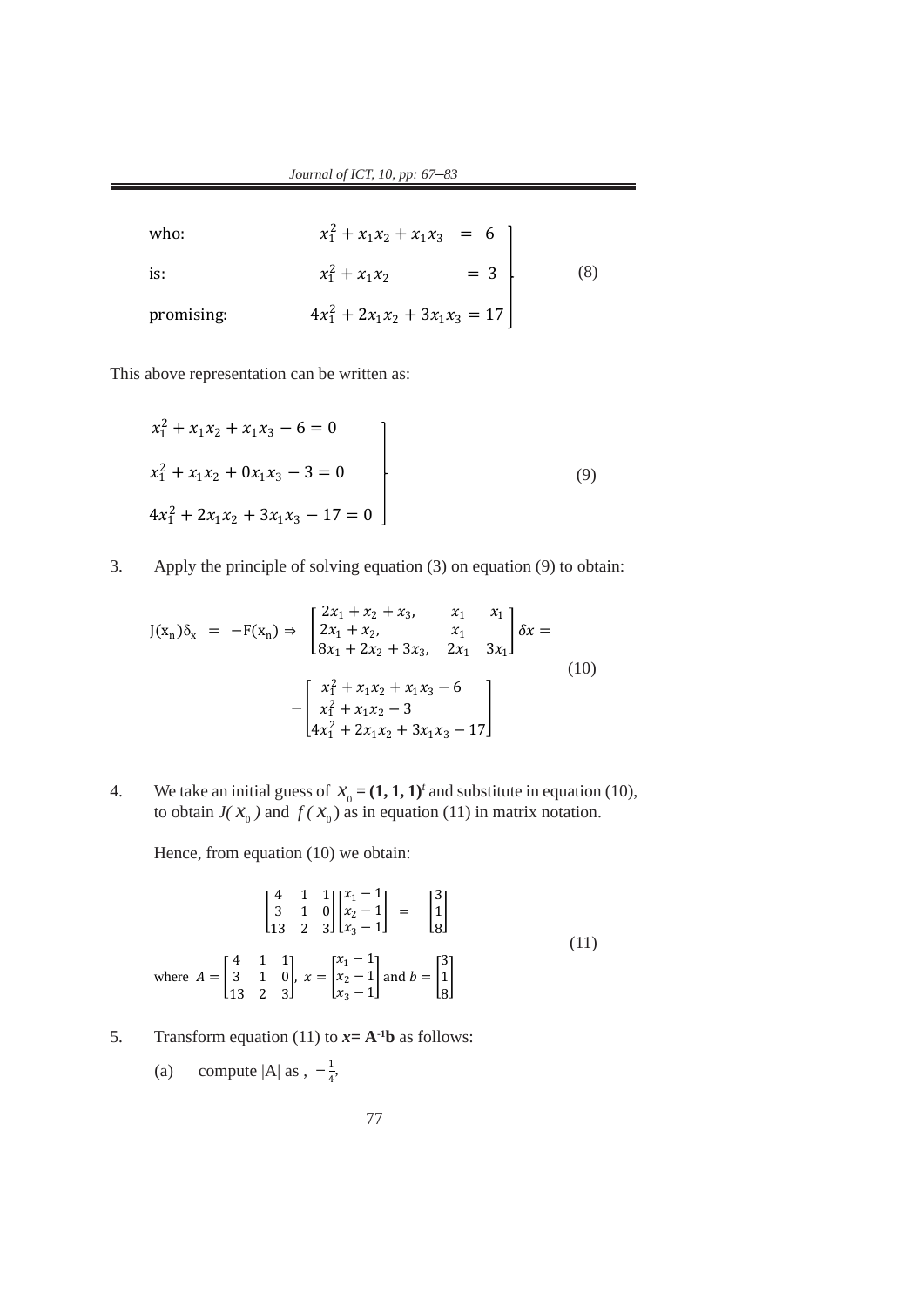(b) calculate,  $A^{-1} = -\frac{1}{4}$ 3 −1 −1 −9 −1 3 −7 5 1  $\vert$ ,  $\binom{4}{-7}$  5  $\overline{a}$ 

(a) compute |A| as − <sup>1</sup>

(c) then the expression  $x = A^{-1}b$  can be written as

$$
x = -\frac{1}{4} \begin{bmatrix} 3 & -1 & -1 \\ -9 & -1 & 3 \\ -7 & 5 & 1 \end{bmatrix} \begin{bmatrix} 3 \\ 1 \\ 8 \end{bmatrix}
$$
 (12)

Equation (12) is now transmitted as cipher text to the intended recipient.

#### **The Decryption Process The Decryption Process** 1. Apply the steps in Decryption Process to equation (12), to obtain the

- 1. Apply the steps in Decryption Process to equation (12), to obtain the  $\frac{1}{2}$ approximate solution  $x_1 = 1$ ,  $x_2 = 2$  and  $x_3 = 3$ .
- 2. Obtain the lookup alphanumeric position in Table 2.
- 3. Find the  $\delta_x$  values associated with each solution of the variable index  $\frac{1}{2}$  ind the  $\sigma_x$  values associated with each solution of the variable index of the formulated systems of non-linear equations calculated using equation  $(7)$  in conjunction with Table 2. The result is depicted in Table 3.  $f(1)$  and  $f(2)$  in  $f(3)$  in  $f(5)$  in  $f(7)$  in  $f(7)$  in  $f(7)$  in  $f(7)$  in  $f(7)$  in  $f(7)$  in  $f(7)$  in  $f(7)$  in  $f(7)$  in  $f(7)$  in  $f(7)$  in  $f(7)$  in  $f(7)$  in  $f(7)$  in  $f(7)$  in  $f(7)$  in  $f(7)$  in  $f(7)$  in

Table 3  $\overline{a}$ 

*Delta Encoding: Who is Promising*

| Virtual Position of<br>Characters $(x_n)$                 |  | 76 66 6c 68 71 6d 71 6c 6b 68 71 68 6b 6b |  |  |  |  |  |
|-----------------------------------------------------------|--|-------------------------------------------|--|--|--|--|--|
| Solution of Equations $(v_5)$ 1 2 3 1 2 3 1 3 2 1 2 1 3 1 |  |                                           |  |  |  |  |  |
| $\delta_{x}$                                              |  | 76-10 6 68 9 6d 04-05-01-03 09-09 03-05   |  |  |  |  |  |

4. Use the formula in conjunction with Tables 2 and 3. The effect of the formula is shown in Table 4.

### **RESULT**

Table 4 shows the result of the deciphered text from the enciphered text obtained from the proposed algorithms.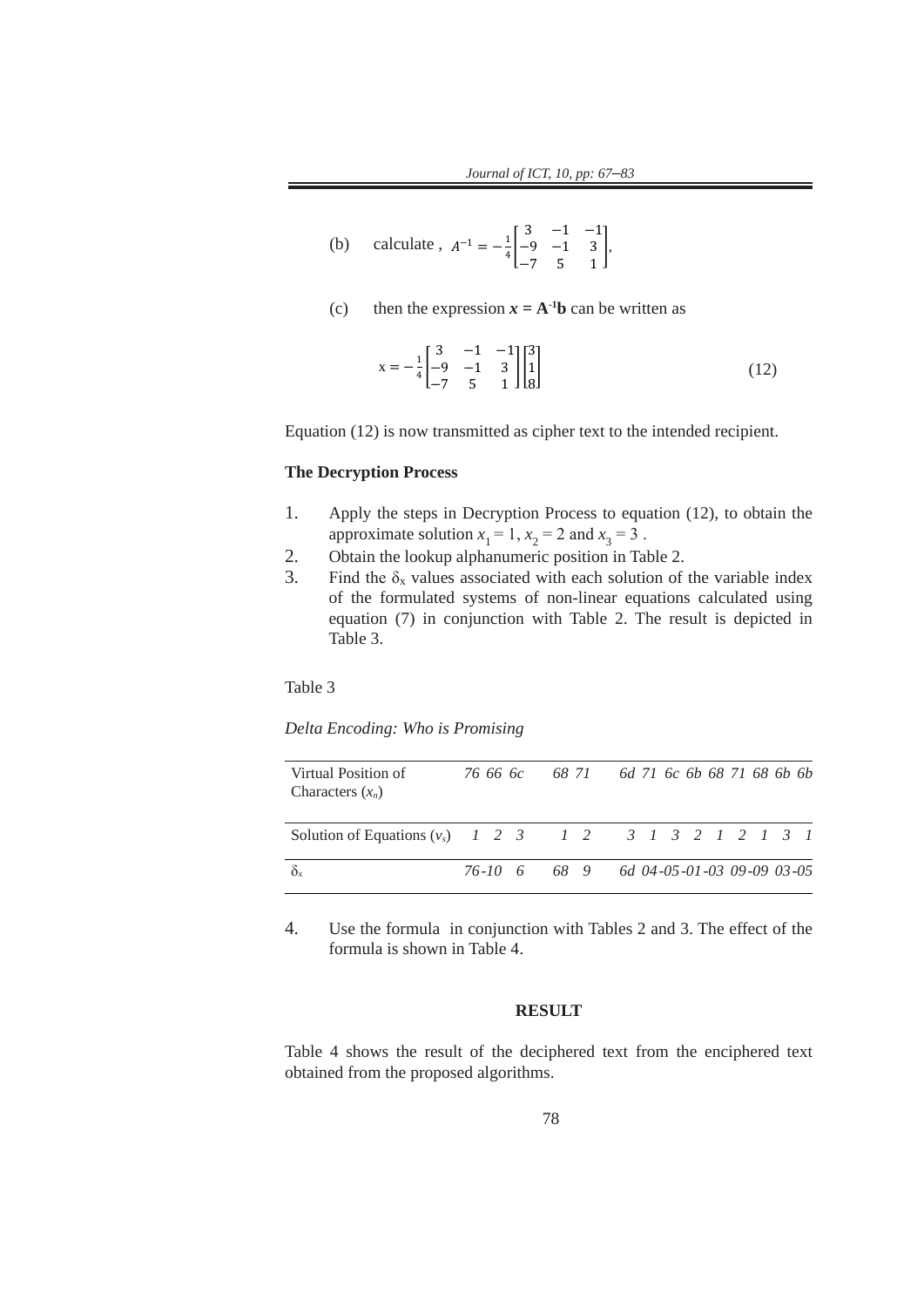Table 4

*Plain Text Recovery Plain text Recovery*

| Position<br>of Word | $s_k = v_s + \sum \delta_x$                         | From Table 2<br>(R.C) |
|---------------------|-----------------------------------------------------|-----------------------|
| $\boldsymbol{l}$    | $X_1 = 1 + 76 = 77$                                 | $77 = w$              |
|                     | $\mathcal{X}_2 = 2 + 76 - 10 = 68$                  | $68 = h$              |
|                     | $X_3 = 3 + 76 - 10 = 6f$                            | $6f = o$              |
| $\mathfrak{2}$      | $X_1 = 1 + 68 = 69$                                 | $69 = i$              |
|                     | $\mathcal{X}_2 = 2 + 68 + 9 = 73$                   | $73 = s$              |
| $\mathfrak{Z}$      | $x_3 = 3 + 6d = 70$                                 | $70 = p$              |
|                     | $X_1 = 1 + 6d + 4 = 72$                             | $72 = r$              |
|                     | $x_3 = 3 + 6d + 4 - 5 = 6f$                         | $6f = o$              |
|                     | $x_2 = 2 + 6d + 4 - 5 - 1 = 6d$                     | $6d = m$              |
|                     | $X_1 = 1 + 6d + 4 - 5 - 1 - 3 = 69$                 | $69 = i$              |
|                     | $\mathcal{X}_2 = 2 + 6d + 4 - 5 - 1 - 3 + 9 = 73$   | $73 = s$              |
|                     | $x_3 = 3 + 6d + 4 - 5 - 1 - 3 + 9 - 9 = 69$         | $69 = i$              |
|                     | $X_1 = 3 + 6d + 4 - 5 - 1 - 3 + 9 - 9 + 3 = 6e$     | $6e = n$              |
|                     | $X_1 = 1 + 6d + 4 - 5 - 1 - 3 + 9 - 9 + 3 - 5 = 67$ | $67 = g$              |
| $\overline{4}$      | $X_1 = 1 + 76 = 77$                                 | $77 = w$              |
|                     | $\mathcal{X}_2 = 2 + 76 - 10 = 68$                  | $68 = h$              |
|                     | $\mathcal{X}_3 = 3 + 76 - 10 + 6 = 6f$              | $6f = o$              |

Hence the enciphered words are fully recovered.

### **DISCUSSION**

It is clearly observed from the result of the proposed algorithm that any method of attack to find the decryption key by the unauthorized user required: solving the set of linear equations in equation (11), finding the values associated with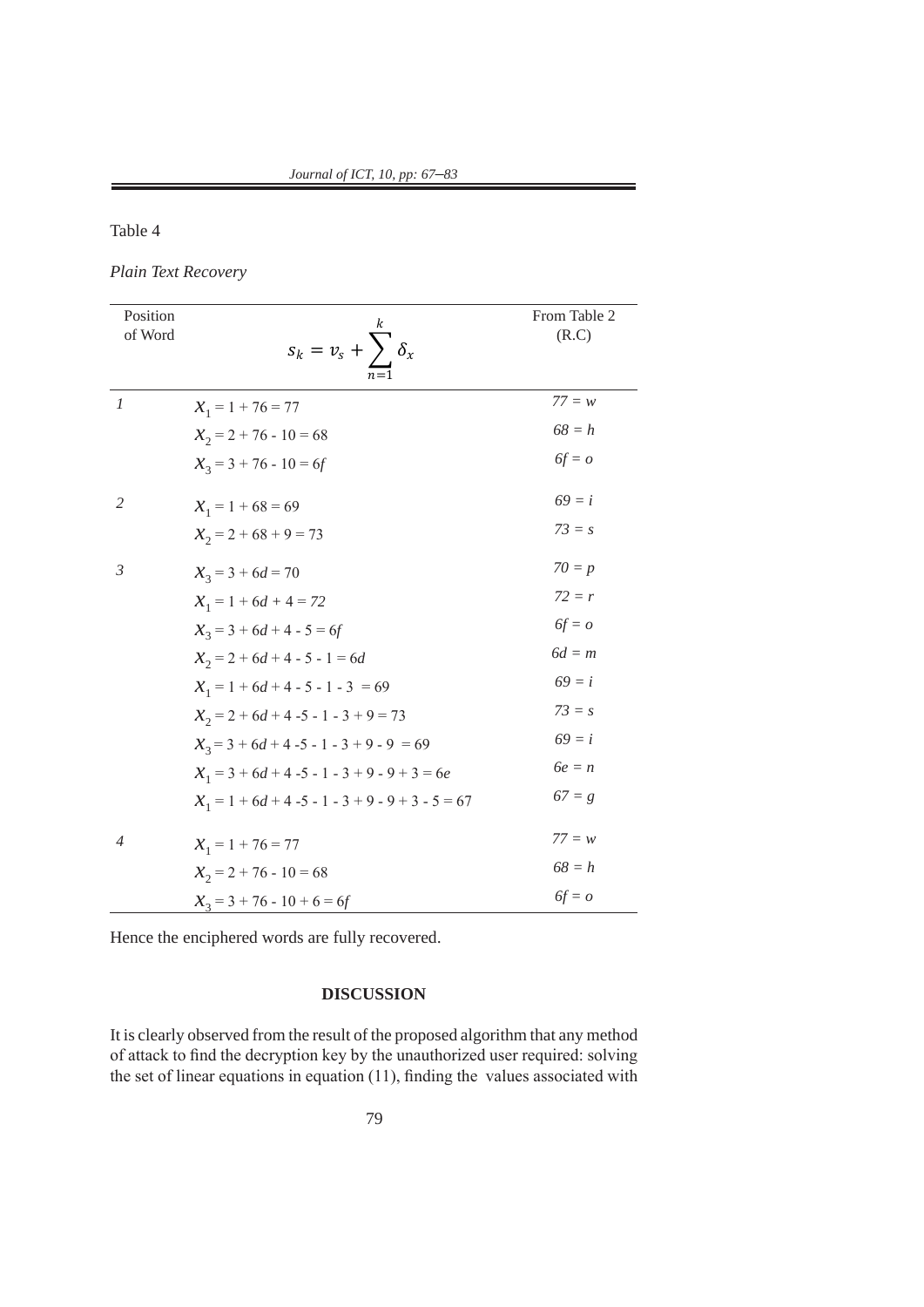the variable index in Table 3, formulating the equation and understanding the position of the alphanumeric characters in Table 2. This is notoriously difficult*.* Hence, the proposed method provides strong protection of data from unauthorized access in storage or transmission. This is in agreement with an earlier study by Ritter (2007) who revealed that resources required for revealing a secret message should be strong and complex enough through a hiding key.

The result in Table 4 was obtained through the use of a public key (asymmetric cryptography). This avoided the risk of sharing keys (key falling into the wrong hands) associated with the symmetric cryptography. The findings are in accordance with the study conducted by Murdoch (2001) who found out that there is less risk associated with a public key than the symmetric key and the security based on that key is not compromised (Talbot & Welsh, 2006).

From the finding, the decrypted messages were not visible to an unauthorized person without the decryption keys. This proved how the proposed algorithms can fortify the security of our sensitive and classified information both in store and transit from the hands of Internet crooks. According to Wang (2002) it means that there is confidentiality, non-repudiation and integrity of our sensitive and classified information over the Internet from the hands of Internet terrorists. This is because of the robustness of the proposed algorithms. This view was also highlighted by Kahate (2008), and Kessler (2010).

The result in Table 4 has proved the validity, reliability and practicality of the proposed application of the systems of non-linear equations to encryption and decryption algorithms in handling real life situations in an unsecured environment. It was for this reason that Biazar and Ghanbary (2008) observed that in recent years, considerable interest in systems of non-linear equations has been stimulated due to its numerous applications in the area of Science and Engineering.

#### **CONCLUSION**

The proposed theoretical design provided strong protection of sensitive resources from illegal access by hackers while in store or transit, by ensuring that the resources required to reveal the secret information was strong and complex enough through a complex decryption key. The more illegal trials attempted, the more difficult it was for the criminals to unveil the sensitive information.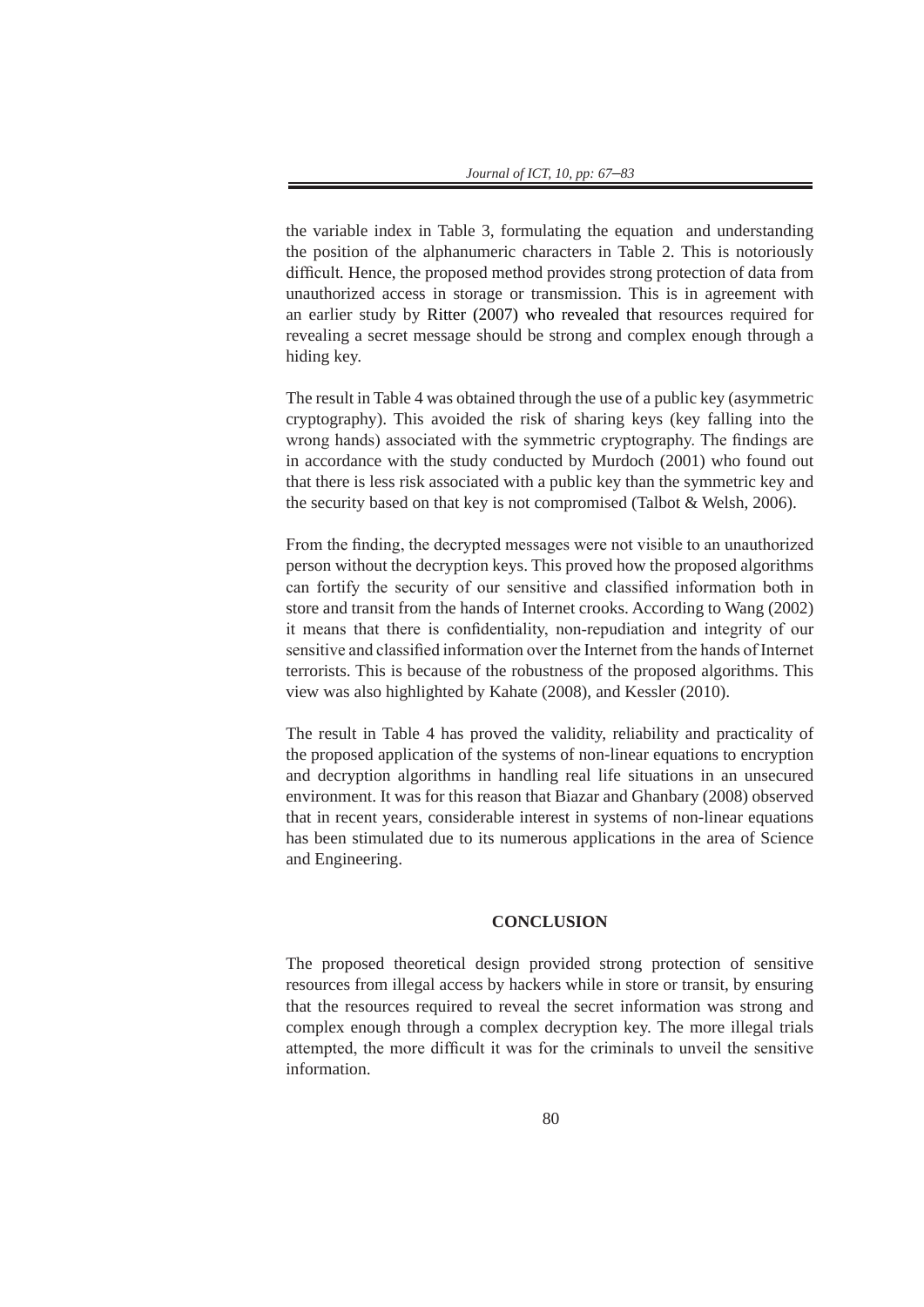The findings of this study are consistent with the claims of researchers such as Biazar and Ghanbary (2009), and Kahate (2008) that the systems of nonlinear equations are indeed of relevance in providing security to secure our sensitive information in store or in transit via unsecure channels from the hands of the eavesdroppers through the use of strong and complex encryption and decryption keys that are notoriously difficult to break.

Thus, these algorithms have proved their practicality in handling real life problems in an unsecured environment.

#### **REFERENCES**

Beekman, G. (1999). *Computer confluence*. Calfonia: Addison-Wesley.

- Biazar, J., & Ghanbary, B. (2008). A new approach for solving systems of non-linear equations. *International Mathematical Forum, 3*(38), 1885**–**1889.
- Biazar, J. & Ghanbary, B. (2009). A modification on Newton's method for solving systems of non-linear equations. *World Academy of Science, Engineering and Technology, 58*, 897**–**901.
- Boneh, D. (1999). Twenty years of attack on the RSA cryptography. *Notices American Mathematic Society*, *46*(1), 203**–**213.
- Buchmann, J. (2005). *Introduction to cryptograph* (2nd ed.). New York: Springer- Verlag.
- Burden, R. J., & Faires, J. D. (2001). *Numerical analysis* (7th ed.). USA: Brooks/Cole.
- Crina, G., & Ajith, A. (2008). A new approach for solving non-linear equations system. *IEEE Transaction on Systems, Man, and Cybernetic*, *38*(3), 698**–**714.
- Diaa, S. A. M., Hatem, M. A. K., & Mohiy, M. H. (2010). Evaluating the performance of symmetric encryption algorithms. *International Journal of Network Security, 10*(3), 213**–**219.
- Discoverthenetwork.Org. (2010). *A guide to the political left*. Retrieved from www.discoverthenetworks.org.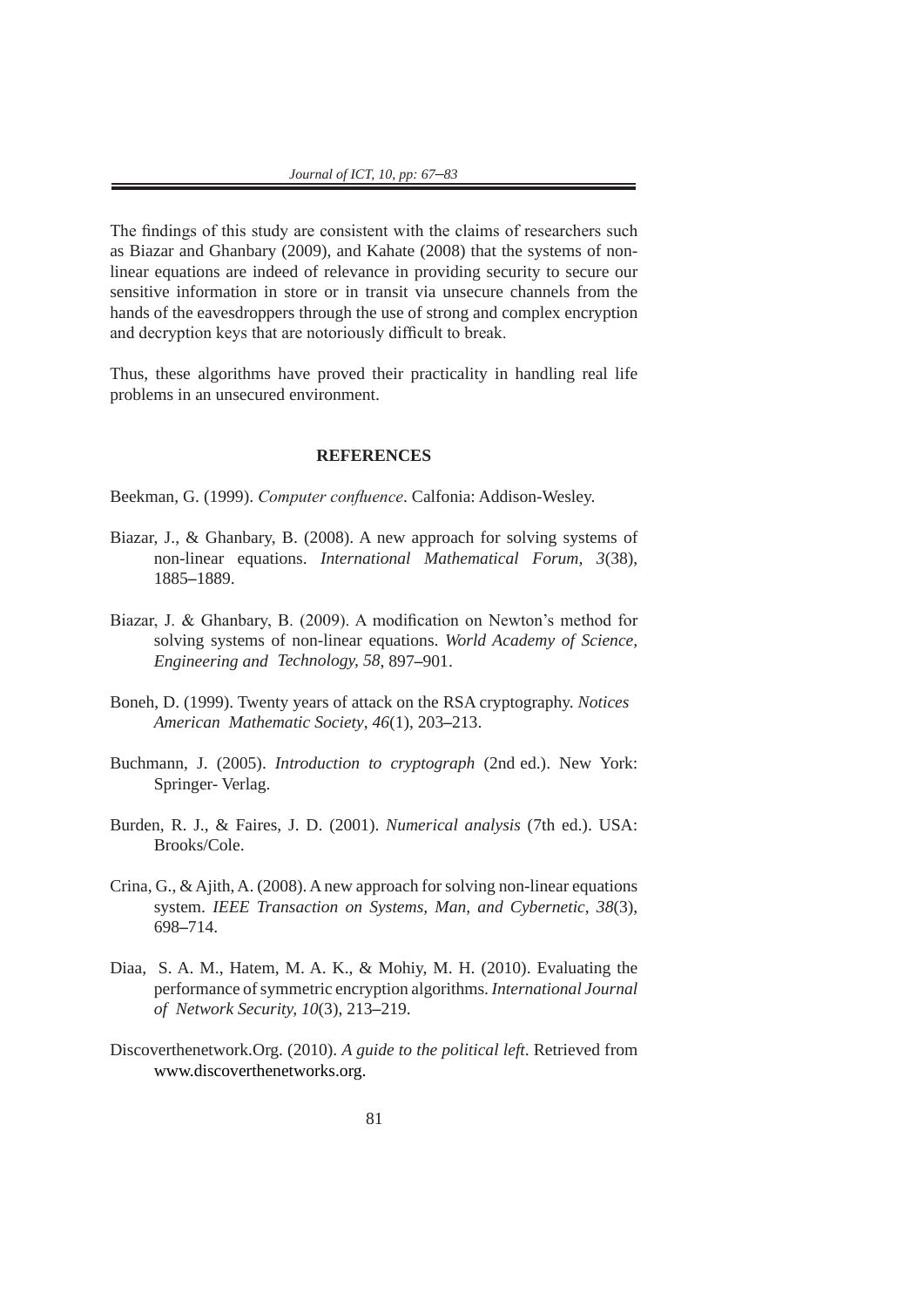- Figg, B. (2004). *Cryptography and network security*. Retrieved from http:/ www.homepages.dsu.edu/figgw.
- Goh, E. (2007). *Encryption schemes from bilinear maps* (Unpublished doctoral dissertation). USA: Stanford University.
- Kahate, A. (2008). *Cryptography and network security* (2nd ed.). New Delhi: Tata McGraw Hill.
- Kak, A. (2009). *Classical encryption techniques. Lecture notes on "Computer and Network Security"*. Purdue University.
- Kessler, G. C. (2010). *Handbook on local area networks: An overview of cryptography*. United Kingdom: Auerbach. Retrieved from http://www. garykessler.net/library.
- Koblitz, N. (1994). *A course in number theory and cryptography* (2nd ed.). Berlin: Springer Verlag.
- Laudan, C. K., & Traver, C. G. (2004). *E-commerce. Business. Technology. Society* (2nd ed.). New York: Pearson Education.
- Menezes, A., Ooschot, P.V., & Vanstone, S. (1996). *Handbook of applied cryptography*. New York: CRS Press.
- Murdoch, M. (2001). *Introduction to cryptography,* Part 1: *The broad view.*
- Murphy S. (1990). The cryptanalysis of FEAL-4 with 20 chosen plaintexts. *Journal of Crytology*, *2*(1), 145**–**154.
- Moore, G. W. (2001). *Cryptography mini-tutorial.* Lecture notes University of Maryland School of Medicine. Retrieved from http://www. medparse.com.
- Obi, G. M. M. (2000). A generalization of the RSA algorithm. *Proceedings of Computer Association of Nigeria Conference Series, 11*(1), 203 **–** 207.
- Olaoye, B. (2011). *ICT security training scholarship to university. A letter of Invitation.*
- Potdar, V., & Chang, E. (2004). *Disguising text cryptography using image cryptography.* International Network Conference. United Kingdom: Plymouth.